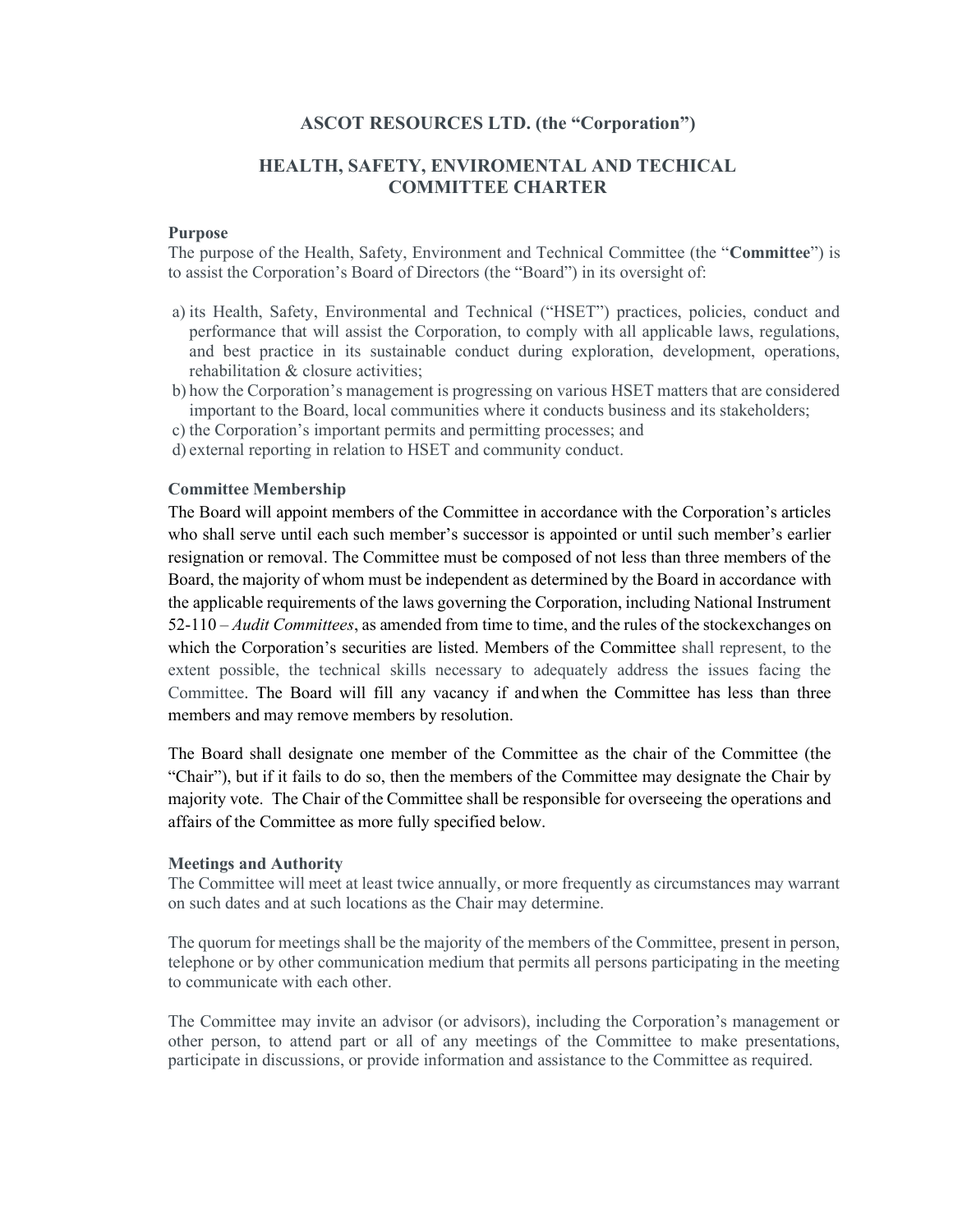The Committee may call upon and have access to resources for additional information or advice including external consultants. The Committee has unrestricted access to employees, consultants and records to the fullest extent permitted by law, and is authorized to take advice from external parties as appropriate at the Corporation's expense.

It is the responsibility of the Chair to, with the assistance of management, schedule all meetings of the Committee and provide the Committee with a written notice and agenda for all meetings in advance of each meeting. Notice of the time and place of every meeting shall be given at least 24 hours prior to the time fixed for such meeting however notice may be waived by Committee members if required. The Chair will report to the Board after each Committee meeting, including recommendations on any specific decisions or actions the Board should consider.

# Position Description and Responsibilities for the Chairman

The Chairman of the Committee shall be an independent director appointed by the Board on the recommendation of the Governance and Nominating Committee on an annual basis following the election of the Directors at the Corporation's Annual General Meeting of shareholders.

### Committee Mandate and Responsibilities

In assisting the Board in carrying out its responsibilities to oversee sustainability matters, the Committee responsibilities include, but are not limited to, the following:

### Health, Safety and Environment:

- a) review and approve all material public disclosure relating to the Corporation's sustainability, health, safety and environment policies and activities;
- b) review and monitor the sustainability, health, safety and environment policies and activities of the Corporation on behalf of the Board to ensure that the Corporation is in compliance with applicable laws, legislation and the ICMM Principles;
- c) review and assess executive management's performance against set objectives and targets;
- d) review quarterly and annual sustainability, environmental, health and safety reports;
- e) encourage, support, assist and counsel management through the Chief Executive Officer, as may be requested from time to time, in developing short and long term policies and standards to ensure that the principles set out in the health, safety and environment policies are being adhered to and achieved;
- f) review health, safety and environment response compliance issues and incidents to determine, on behalf of the Board, that the Corporation is taking all necessary action in respect of those matters and that the Corporation has been duly diligent in carrying out its responsibilities and activities in that regard;
- g) investigate, or cause to be investigated, any health, safety and environment performance issues where appropriate;
- h) review results of operational, health, safety and environment audits and management's activities to maintain appropriate internal and external health, safety and environmental audits.

#### Operational and Technical:

- a) assess and review all material proposals for development and growth initiatives, exploration, mine construction programs and major capital expenditures;
- b) review project progress (milestones, key indicators, etc.), providing guidance when trends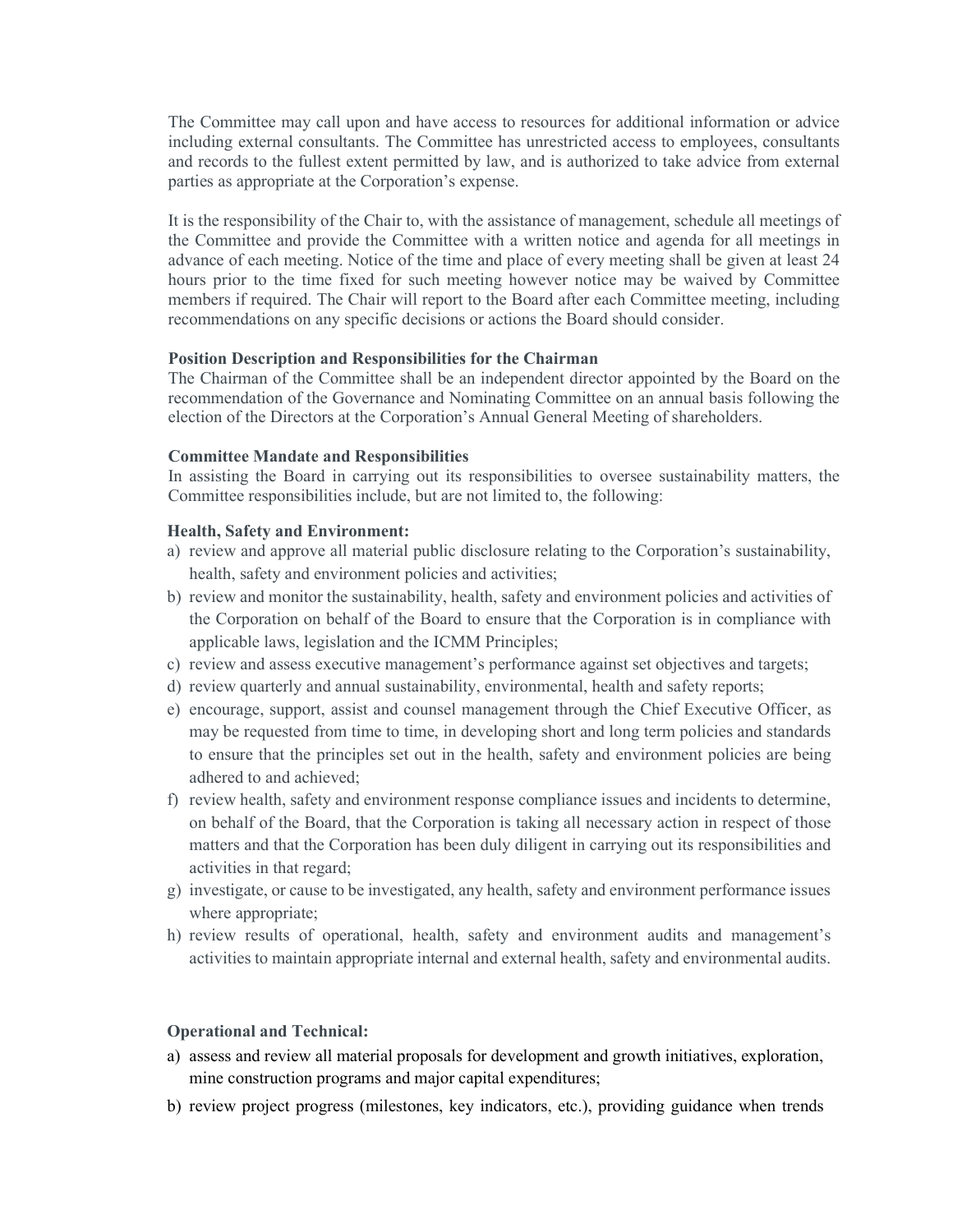indicate deviations (including cost and schedule) from approved plans; and monitor project transition from development to operation, and project close-out reporting;

- c) review mineral resource and mineral reserve estimates, assumptions, methodology, data and any other information relating to the Company's material properties to be publicly disclosed or included in its regulatory filings;
- d) review the appointment of the Company's designated Qualified Person(s), as such term is defined by applicable securities law regulation, for estimating the Company's mineral resources and reserves;
- e) in conjunction with the Company's Audit and Disclosure Committees, review operational and technical matters regarding production guidance reports and any other forward- looking disclosure statements;
- f) review technical and operational risks associated with the Company's life of mine plans when developed or updated by management;
- g) review technical and operational risks associated with the Company's annual budget as it relates to planned exploration, development and operations;
- h) review the Company's closure planning and reclamation obligations;
- i) verify that management has identified the principal operating risks; monitor management's risk management processes to address such risks; and review the sufficiency of resources available for carrying out the recommended actions and activities;
- j) review technical aspects of safety and environmental risks, specifically climate change impacts and tailings management;
- k) To ensure the Company complies with all aspects of its permit requirements; and
- l) endeavor to visit the Company's material properties on an annual basis.

#### Corporate Social Responsibility:

The committee's responsibilities with respect to corporate social responsibility conduct will include:

- a) ensure management develops, adopts and implements social policies, programs, procedures and activities in communities where the Corporation conducts its business that are consistent with industry best practices and are based on the Corporation's desire to be an industry leader;
- b) receive reports from management on the Corporation's corporate social responsibility programs, including significant sustainable development, community relations and security policies and procedures;
- c) satisfy itself that management of the Corporation monitors trends and reviews current and emerging issues in the corporate social responsibility field and evaluates the impact on the Company; and
- d) receive reports from management on the Corporation's corporate social responsibility performance to assess the effectiveness of the corporate social responsibility program.

In all cases, the Committee will, where appropriate, report to the Board and make recommendations